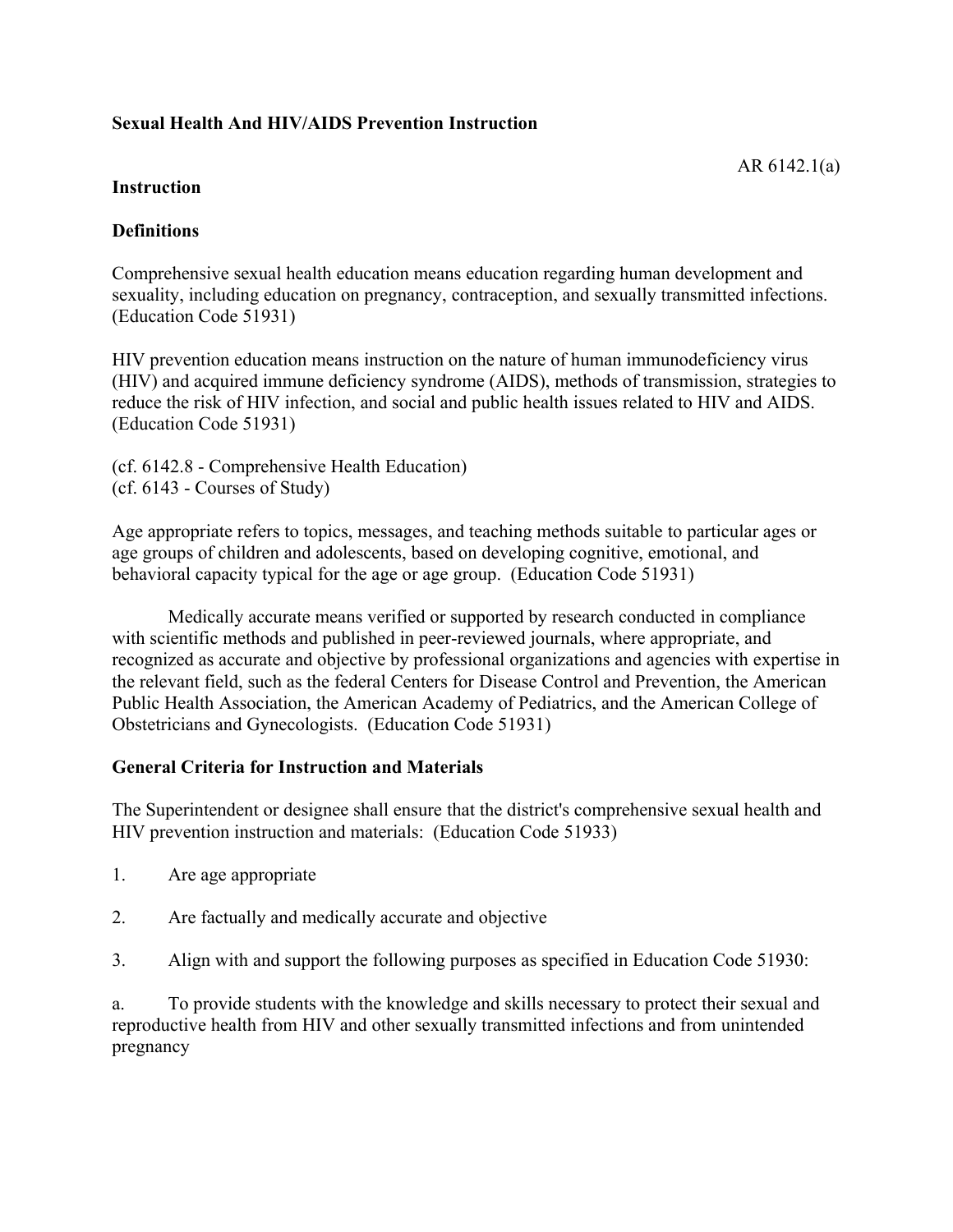b. To provide students with the knowledge and skills they need to develop healthy attitudes concerning adolescent growth and development, body image, gender, sexual orientation, relationships, marriage, and family

c. To promote understanding of sexuality as a normal part of human development

d. To ensure students receive integrated, comprehensive, accurate, and unbiased sexual health and HIV prevention instruction and provide educators with clear tools and guidance to accomplish that end

e. To provide students with the knowledge and skills necessary to have healthy, positive, and safe relationships and behaviors

4. Are appropriate for use with students of all races, genders, sexual orientations, and ethnic and cultural backgrounds; students with disabilities; and English learners

(cf. 0410 - Nondiscrimination in District Programs and Activities) (cf. 1312.3 - Uniform Complaint Procedures) (cf. 6174 - Education for English Learners)

5. Are available on an equal basis to a student who is an English learner, consistent with the existing curriculum and alternative options for an English learner as otherwise provided in the Education Code

6. Are accessible to students with disabilities, including, but not limited to, the provision of a modified curriculum, materials, and instruction in alternative formats and auxiliary aids

7. Do not reflect or promote bias against any person in protected categories of discrimination pursuant to Education Code 220

8. Affirmatively recognize that people have different sexual orientations and, when discussing or providing examples of relationships and couples, shall be inclusive of same-sex relationships

9. Teach students about gender, gender expression, and gender identity, and explore the harm of negative gender stereotypes

10. Encourage students to communicate with their parents/guardians and other trusted adults about human sexuality and provide the knowledge and skills necessary to do so

11. Teach the value of and prepare students to have and maintain committed relationships such as marriage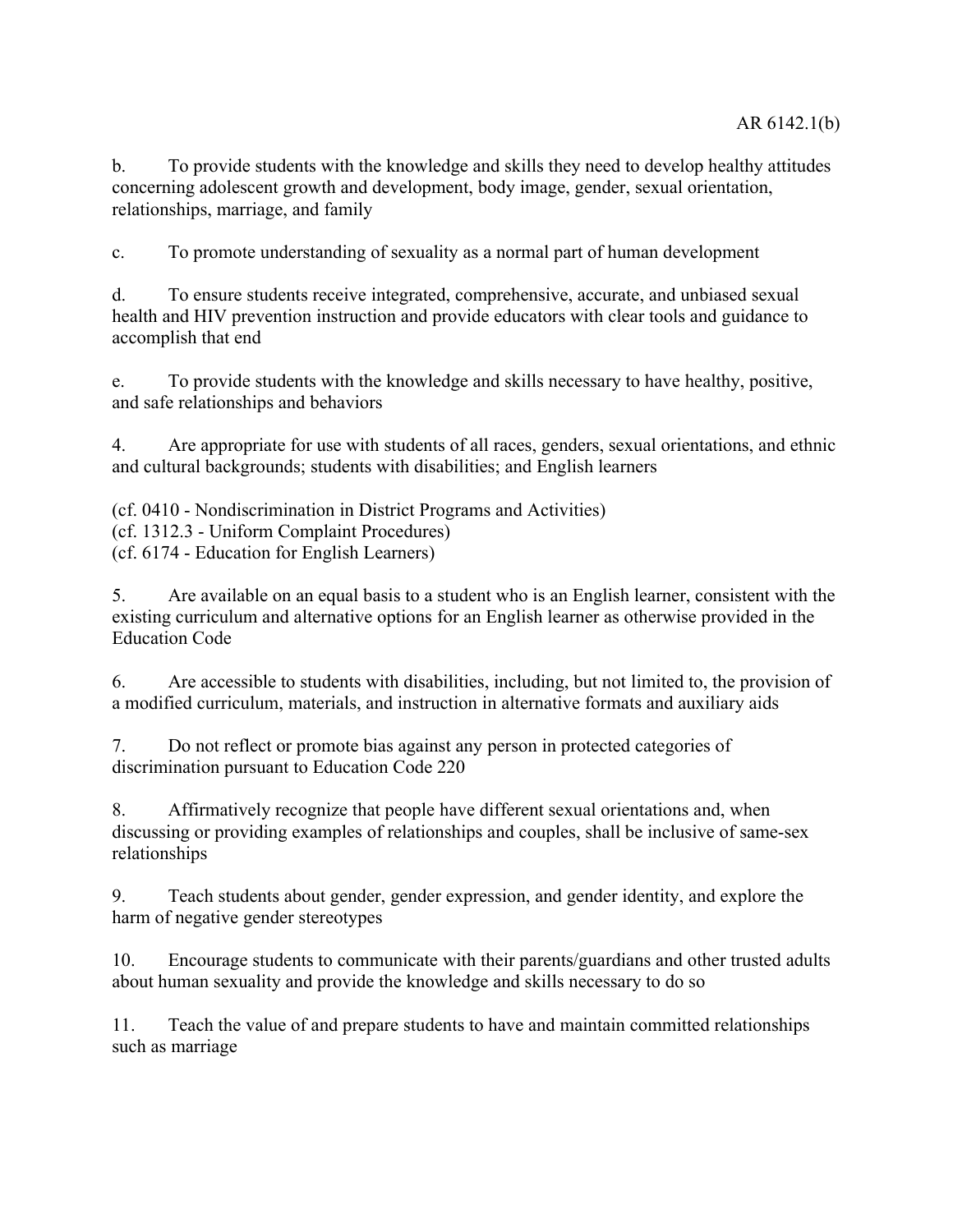12. Provide students with knowledge and skills they need to form healthy relationships that are based on mutual respect and affection and are free from violence, coercion, and intimidation

(cf. 5145. 3 - Nondiscrimination/Harassment)

13. Provide students with knowledge and skills for making and implementing healthy decisions about sexuality, including negotiation and refusal skills to assist students in overcoming peer pressure and using effective decision-making skills to avoid high-risk activities

14. Do not teach or promote religious doctrine

### **Components of Sexual Health and HIV Prevention Education**

The district's comprehensive sexual health education and HIV prevention education for students in grades 7-12, in addition to complying with the criteria listed above in the section "General Criteria for Instruction and Materials," shall include all of the following: (Education Code 51934)

1. Information on the nature of HIV and other sexually transmitted infections and their effects on the human body

2. Information on the manner in which HIV and other sexually transmitted infections are and are not transmitted, including information on the relative risk of infection according to specific behaviors, including sexual behaviors and injection drug use

3. Information that abstinence from sexual activity and injection drug use is the only certain way to prevent HIV and other sexually transmitted infections, and that abstinence from sexual intercourse is the only certain way to prevent unintended pregnancy

The instruction shall provide information about the value of delaying sexual activity while also providing medically accurate information on other methods of preventing HIV and other sexually transmitted infections and pregnancy.

(cf. 5141.25 - Availability of Condoms) (cf. 5146 - Married/Pregnant/Parenting Students)

4. Information about the effectiveness and safety of all federal Food and Drug Administration (FDA) approved methods that prevent or reduce the risk of contracting HIV and other sexually transmitted infections, including use of antiretroviral medication, consistent with the Centers for Disease Control and Prevention

5. Information about the effectiveness and safety of reducing the risk of HIV transmission as a result of injection drug use by decreasing needle use and needle sharing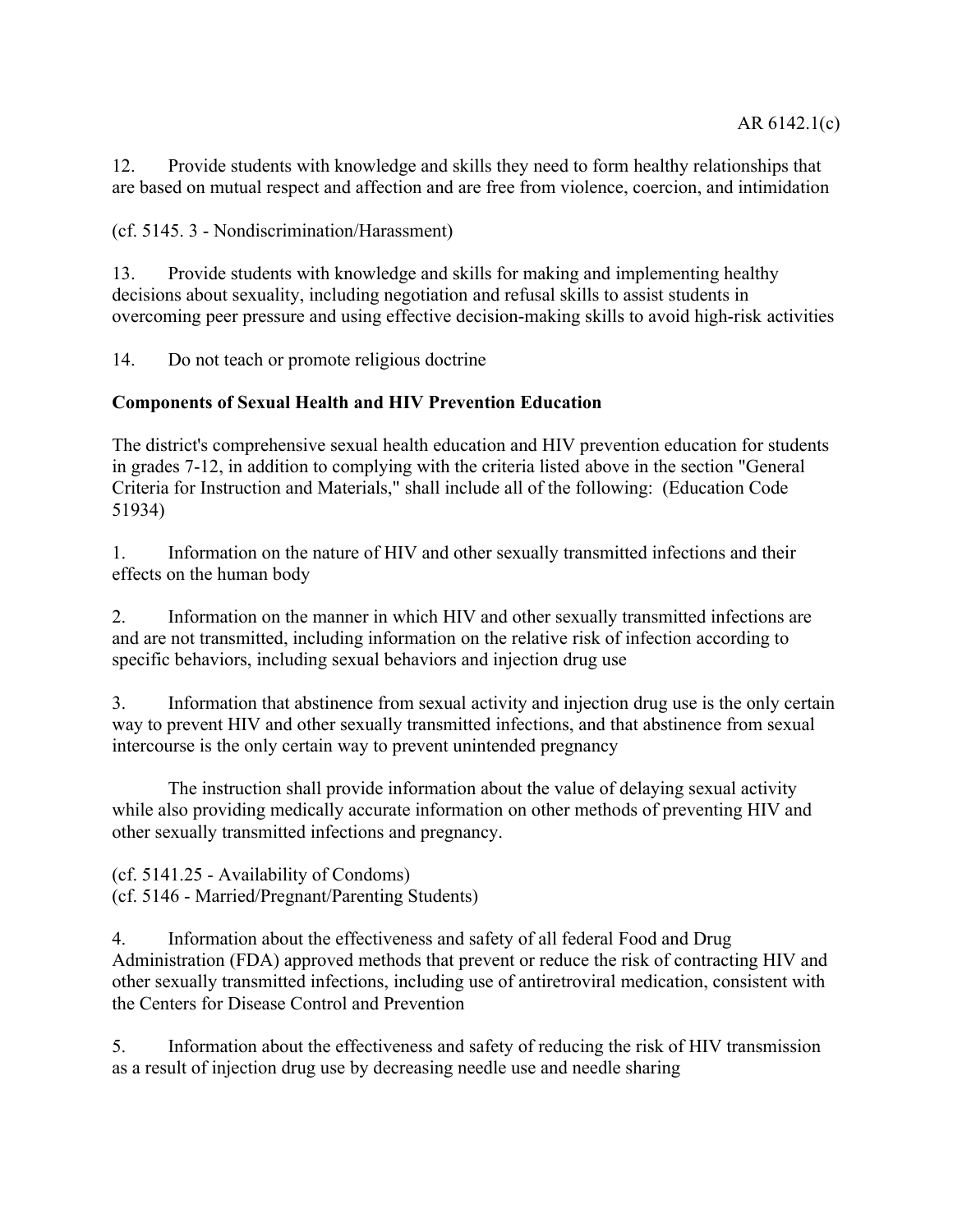6. Information about the treatment of HIV and other sexually transmitted infections, including how antiretroviral therapy can dramatically prolong the lives of many people living with HIV and reduce the likelihood of transmitting HIV to others

7. Discussion about social views on HIV and AIDS, including addressing unfounded stereotypes and myths regarding HIV and AIDS and people living with HIV

This instruction shall emphasize that successfully treated HIV-positive individuals have a normal life expectancy, all people are at some risk of contracting HIV, and that testing is the only way to know if one is HIV-positive

8. Information about local resources, how to access local resources, and students' legal rights to access local resources for sexual and reproductive health care such as testing and medical care for HIV and other sexually transmitted infections and pregnancy prevention and care, as well as local resources for assistance with sexual assault and intimate partner violence

9. Information about the effectiveness and safety of FDA-approved contraceptive methods in preventing pregnancy, including, but not limited to, emergency contraception. Instruction on pregnancy shall include an objective discussion of all legally available pregnancy outcomes, including, but not limited to:

a. Parenting, adoption, and abortion

b. Information on the law on surrendering physical custody of a minor child 72 hours of age or younger, pursuant to Health and Safety Code 1255.7 and Penal Code 271.5

c. The importance of prenatal care

10. Information about sexual harassment, sexual assault, adolescent relationship abuse, intimate partner violence, and sex trafficking

# **Professional Development**

The district's comprehensive sexual health education and HIV prevention education shall be provided by instructors trained in the appropriate courses who are knowledgeable of the most recent medically accurate research on human sexuality, healthy relationships, pregnancy, and HIV and other sexually transmitted infections. (Education Code 51931, 51933, 51934)

The Superintendent or designee shall cooperatively plan and conduct in-service training for all district personnel who provide HIV prevention education, through regional planning, joint powers agreements, or contract services. (Education Code 51935)

(cf. 4131 - Staff Development)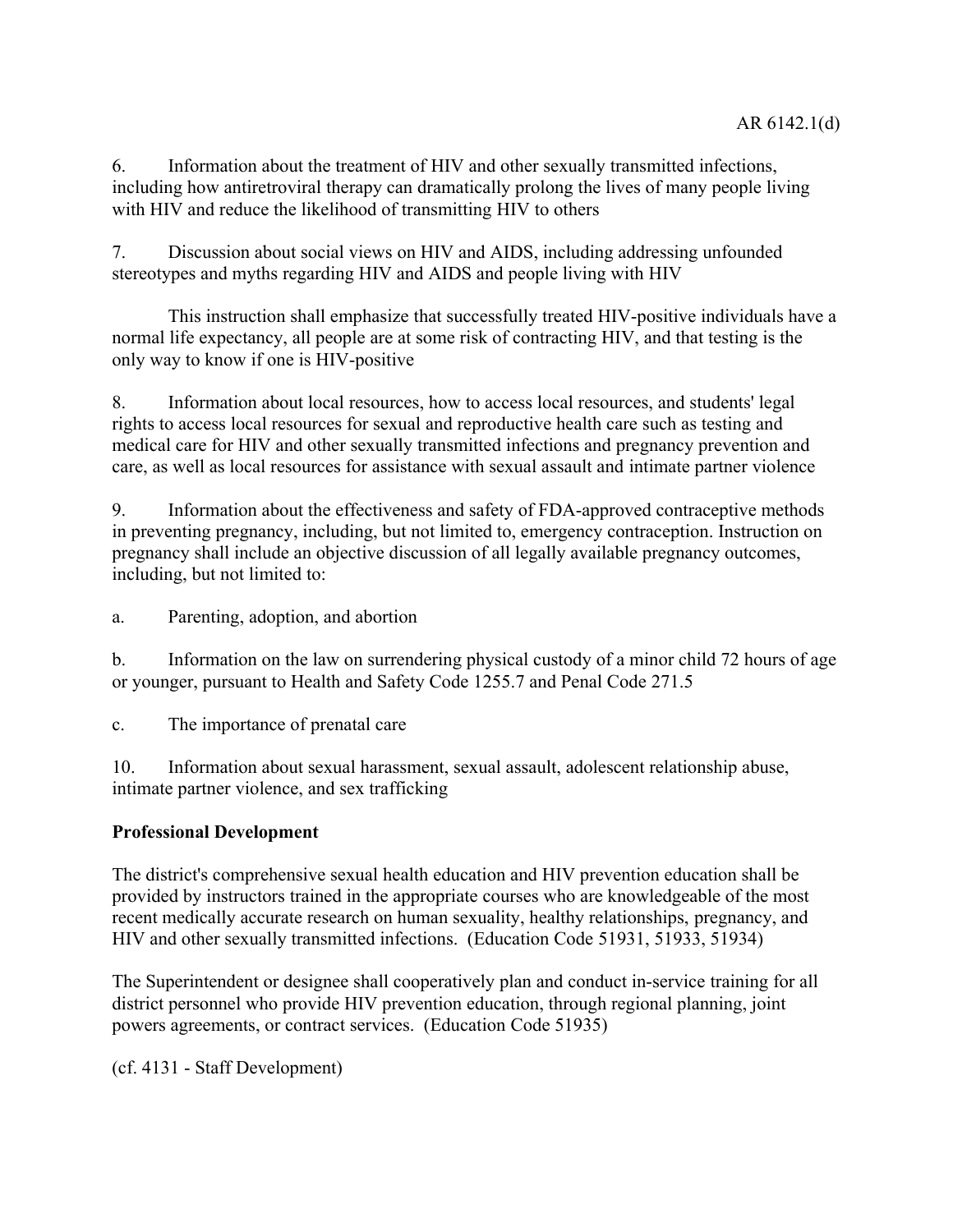In developing and providing in-service training, the Superintendent or designee shall cooperate and collaborate with the teachers who provide HIV prevention education and with the California Department of Education (CDE). (Education Code 51935)

The district shall periodically conduct in-service training to enable district personnel to learn new developments in the scientific understanding of HIV. In-service training shall be voluntary for personnel who have demonstrated expertise or received in-service training from the CDE or Centers for Disease Control and Prevention. (Education Code 51935)

The Superintendent or designee may expand HIV in-service training to cover the topic of comprehensive sexual health education for district personnel teaching comprehensive sexual health education to learn new developments in the scientific understanding of sexual health. (Education Code 51935)

### **Use of Consultants or Guest Speakers**

The Superintendent or designee may contract with outside consultants or guest speakers, including those who have developed multilingual curricula or curricula accessible to persons with disabilities, to deliver comprehensive sexual health and HIV prevention education or to provide training for district personnel. All outside consultants and guest speakers shall have expertise in comprehensive sexual health education and HIV prevention education and knowledge of the most recent medically accurate research on the relevant topic(s) covered in the instruction. The Superintendent or designee shall ensure that any instruction provided by an outside speaker or consultant complies with Board policy, administrative regulation, and Education Code 51930-51939. (Education Code 51933, 51934, 51936)

(cf. 6145.8 - Assemblies and Special Events)

# **Parent/Guardian Notification**

At the beginning of each school year or at the time of a student's enrollment, the Superintendent or designee shall notify parents/guardians about instruction in comprehensive sexual health education and HIV prevention education, as well as research on student health behaviors and risks, planned for the coming year. The notice shall advise parents/guardians: (Education Code 48980, 51938)

1. That written and audiovisual educational materials to be used in comprehensive sexual health and HIV prevention education are available for inspection

2. That parents/guardians have a right to excuse their child from comprehensive sexual health or HIV prevention education, or research on student health behaviors and risks, provided they submit their request in writing to the district

3. That parents/guardians have a right to request a copy of Education Code 51930-51939